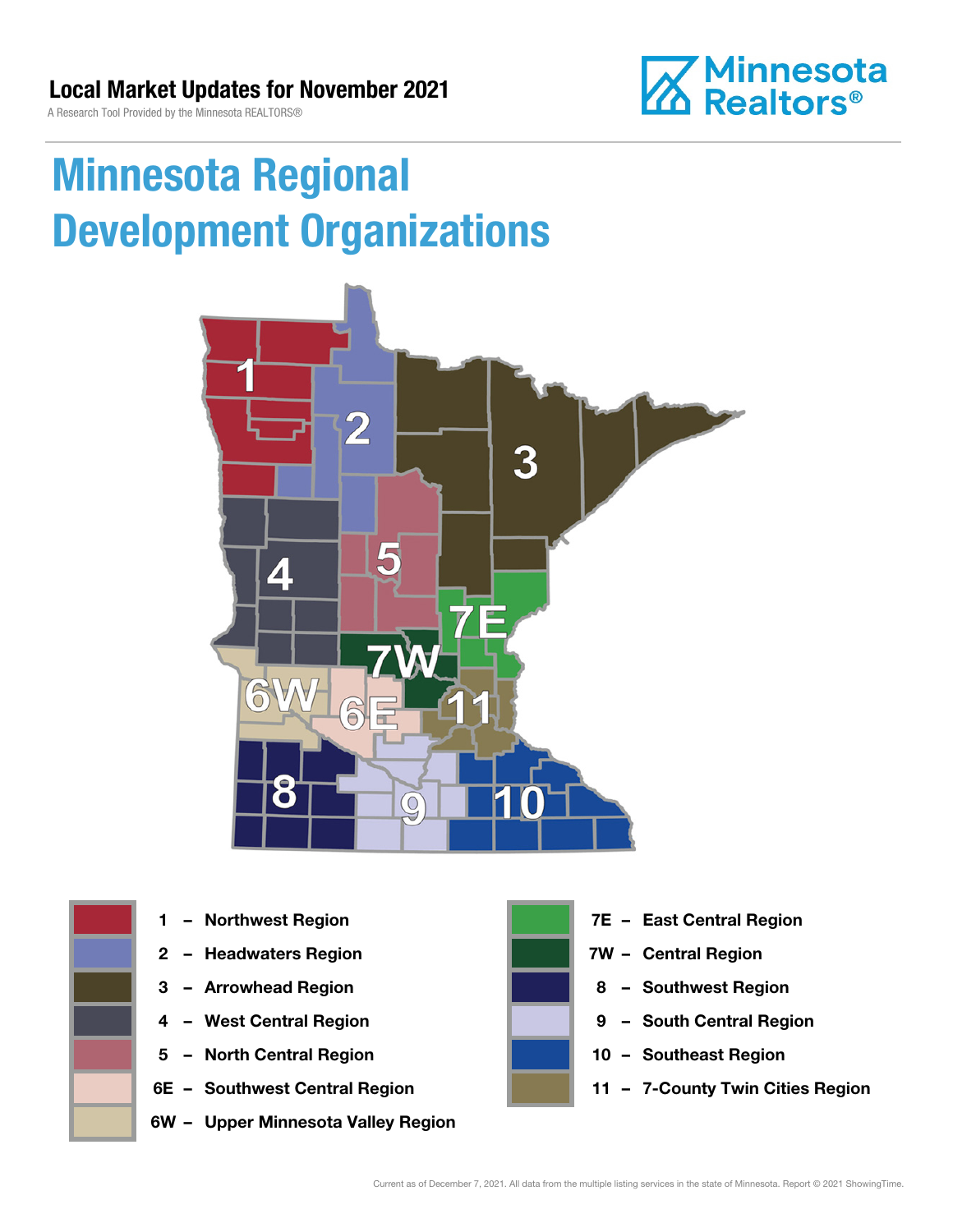### Local Market Update for November 2021

A Research Tool Provided by the Minnesota REALTORS®



## 1 – Northwest Region

|                                          | <b>November</b> |           |                | <b>Year to Date</b> |                     |                |
|------------------------------------------|-----------------|-----------|----------------|---------------------|---------------------|----------------|
| <b>Key Metrics</b>                       | 2020            | 2021      | Percent Change | <b>Thru 11-2020</b> | <b>Thru 11-2021</b> | Percent Change |
| New Listings                             | 31              | 30        | $-3.2%$        | 579                 | 522                 | $-9.8\%$       |
| <b>Pending Sales</b>                     | 37              | 46        | $+24.3%$       | 493                 | 522                 | $+5.9%$        |
| <b>Closed Sales</b>                      | 40              | 42        | $+5.0%$        | 456                 | 512                 | $+12.3%$       |
| Median Sales Price*                      | \$127,950       | \$155,000 | $+21.1%$       | \$133,500           | \$157,425           | $+17.9%$       |
| Percent of Original List Price Received* | 94.8%           | 95.8%     | $+1.1%$        | 92.5%               | 95.8%               | $+3.6%$        |
| Days on Market Until Sale                | 66              | 44        | $-33.3%$       | 96                  | 63                  | $-34.4%$       |
| Months Supply of Inventory               | 3.4             | 1.7       | - 50.0%        |                     |                     | --             |

\* Does not account for sale concessions and/or down payment assistance. Note: Activity for one month can sometimes look extreme due to small sample size.



### **Historical Median Sales Price** Rolling 12-Month Calculation



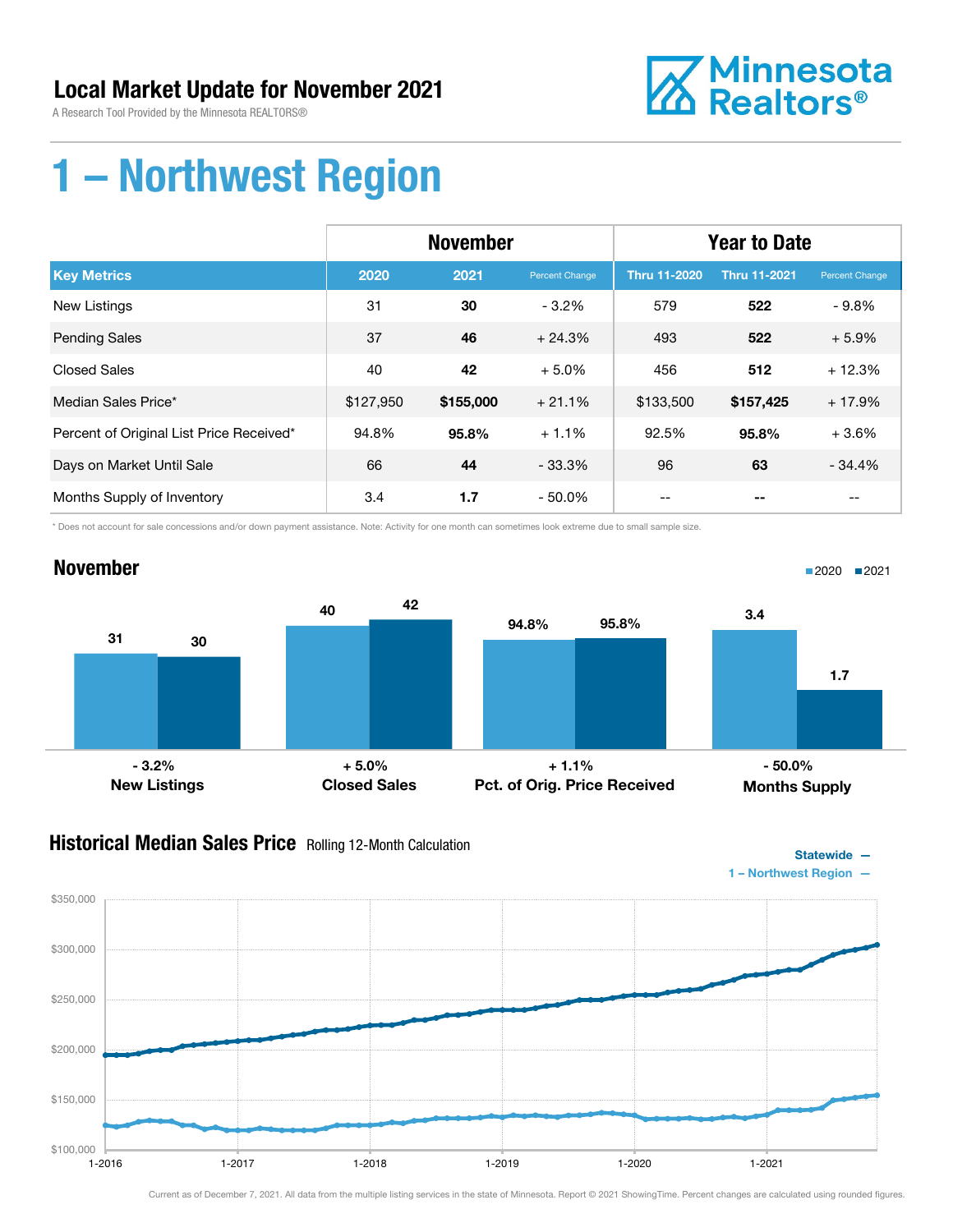

# 2 – Headwaters Region

|                                          | <b>November</b> |           |                | <b>Year to Date</b> |                     |                       |
|------------------------------------------|-----------------|-----------|----------------|---------------------|---------------------|-----------------------|
| <b>Key Metrics</b>                       | 2020            | 2021      | Percent Change | <b>Thru 11-2020</b> | <b>Thru 11-2021</b> | <b>Percent Change</b> |
| <b>New Listings</b>                      | 56              | 50        | $-10.7%$       | 1,333               | 1,311               | $-1.7%$               |
| <b>Pending Sales</b>                     | 71              | 77        | $+8.5%$        | 1,191               | 1,148               | $-3.6%$               |
| <b>Closed Sales</b>                      | 95              | 99        | $+4.2%$        | 1.108               | 1,133               | $+2.3%$               |
| Median Sales Price*                      | \$210,000       | \$215,000 | $+2.4%$        | \$196,000           | \$225,000           | $+14.8%$              |
| Percent of Original List Price Received* | 95.8%           | 95.8%     | $0.0\%$        | 95.5%               | 98.0%               | $+2.6%$               |
| Days on Market Until Sale                | 61              | 38        | $-37.7\%$      | 72                  | 43                  | $-40.3%$              |
| Months Supply of Inventory               | 1.9             | 1.6       | $-15.8%$       | --                  |                     | --                    |

\* Does not account for sale concessions and/or down payment assistance. Note: Activity for one month can sometimes look extreme due to small sample size.



### **Historical Median Sales Price** Rolling 12-Month Calculation



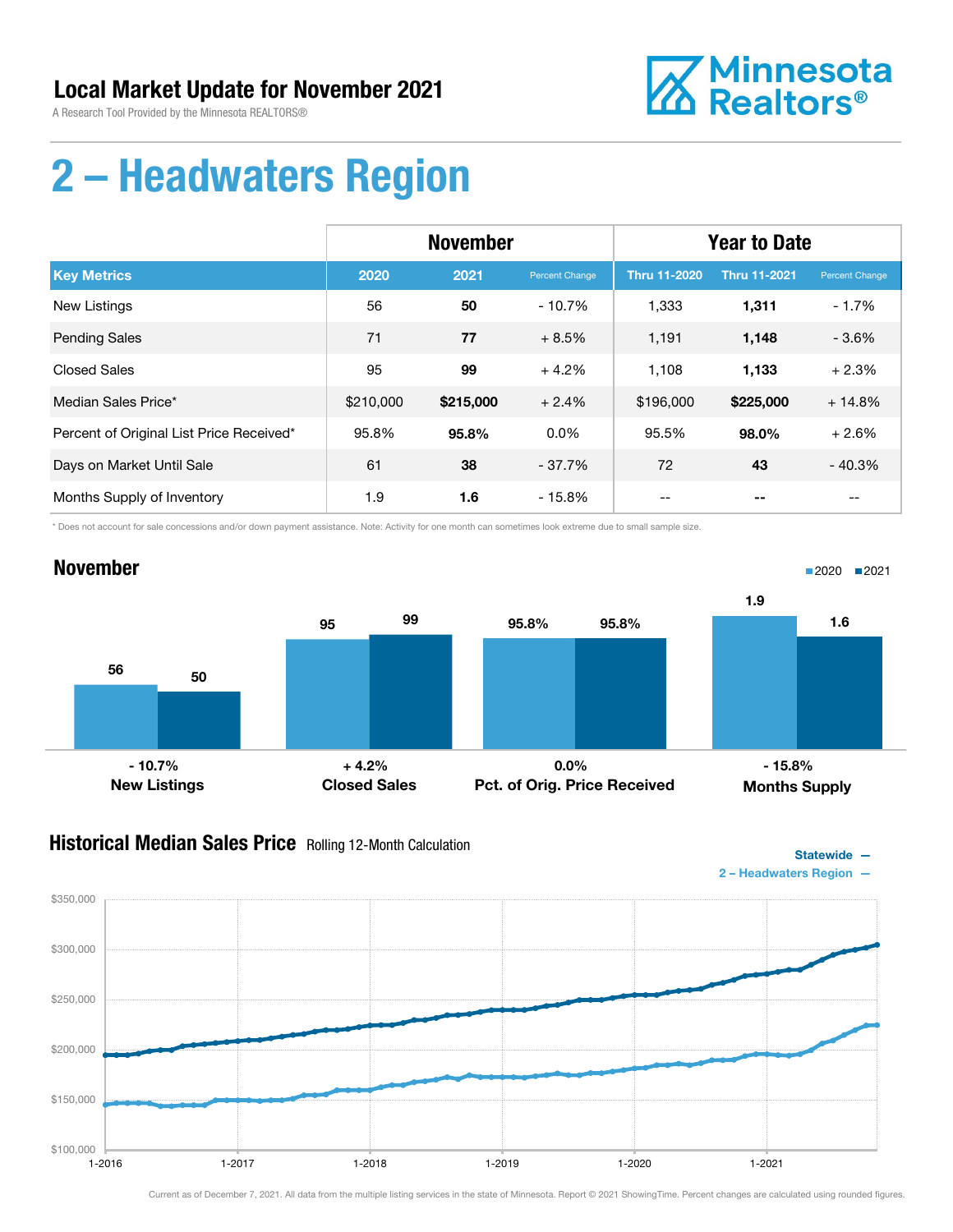

# 3 – Arrowhead Region

|                                          | <b>November</b> |           |                | <b>Year to Date</b> |                     |                |
|------------------------------------------|-----------------|-----------|----------------|---------------------|---------------------|----------------|
| <b>Key Metrics</b>                       | 2020            | 2021      | Percent Change | <b>Thru 11-2020</b> | <b>Thru 11-2021</b> | Percent Change |
| <b>New Listings</b>                      | 284             | 296       | $+4.2%$        | 5,882               | 5,611               | - 4.6%         |
| <b>Pending Sales</b>                     | 315             | 303       | $-3.8%$        | 5,392               | 5,078               | $-5.8%$        |
| <b>Closed Sales</b>                      | 454             | 446       | $-1.8%$        | 5,072               | 5,012               | $-1.2%$        |
| Median Sales Price*                      | \$200,000       | \$219,900 | $+9.9%$        | \$188,000           | \$208,000           | $+10.6%$       |
| Percent of Original List Price Received* | 96.0%           | 97.4%     | $+1.5%$        | 95.3%               | 98.5%               | $+3.4%$        |
| Days on Market Until Sale                | 66              | 44        | $-33.3\%$      | 78                  | 48                  | $-38.5%$       |
| Months Supply of Inventory               | 2.5             | 1.8       | $-28.0\%$      |                     |                     | $-$            |

\* Does not account for sale concessions and/or down payment assistance. Note: Activity for one month can sometimes look extreme due to small sample size.

### November



### **Historical Median Sales Price** Rolling 12-Month Calculation



■2020 ■2021

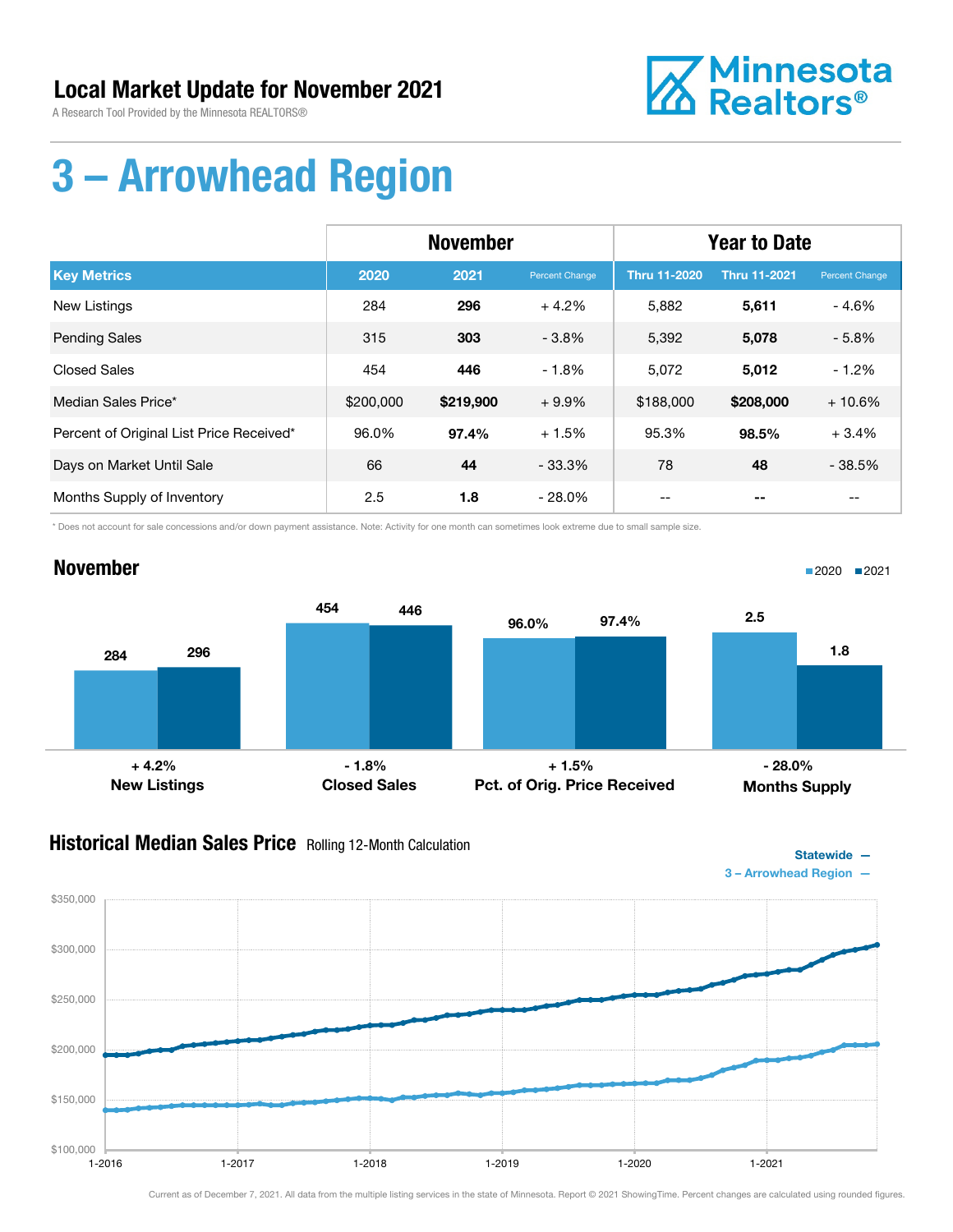

# 4 – West Central Region

|                                          | <b>November</b> |           |                | <b>Year to Date</b> |                     |                       |
|------------------------------------------|-----------------|-----------|----------------|---------------------|---------------------|-----------------------|
| <b>Key Metrics</b>                       | 2020            | 2021      | Percent Change | <b>Thru 11-2020</b> | <b>Thru 11-2021</b> | <b>Percent Change</b> |
| New Listings                             | 119             | 150       | $+26.1%$       | 3,238               | 2,878               | $-11.1%$              |
| <b>Pending Sales</b>                     | 156             | 162       | $+3.8\%$       | 2,825               | 2,652               | $-6.1%$               |
| <b>Closed Sales</b>                      | 259             | 217       | $-16.2%$       | 2,705               | 2,567               | $-5.1%$               |
| Median Sales Price*                      | \$236,000       | \$248,500 | $+5.3%$        | \$226,065           | \$244,900           | $+8.3%$               |
| Percent of Original List Price Received* | 95.6%           | 96.0%     | $+0.4%$        | 95.6%               | 98.0%               | $+2.5%$               |
| Days on Market Until Sale                | 58              | 41        | $-29.3%$       | 66                  | 44                  | $-33.3%$              |
| Months Supply of Inventory               | 2.3             | 1.7       | $-26.1%$       | --                  |                     | --                    |

\* Does not account for sale concessions and/or down payment assistance. Note: Activity for one month can sometimes look extreme due to small sample size.

#### November 119 259 150 217 New Listings Closed Sales 95.6% 96.0% Pct. of Orig. Price Received 2.3 1.7 Months Supply ■2020 ■2021 + 26.1% - 16.2% + 0.4% - 26.1%

### Historical Median Sales Price Rolling 12-Month Calculation

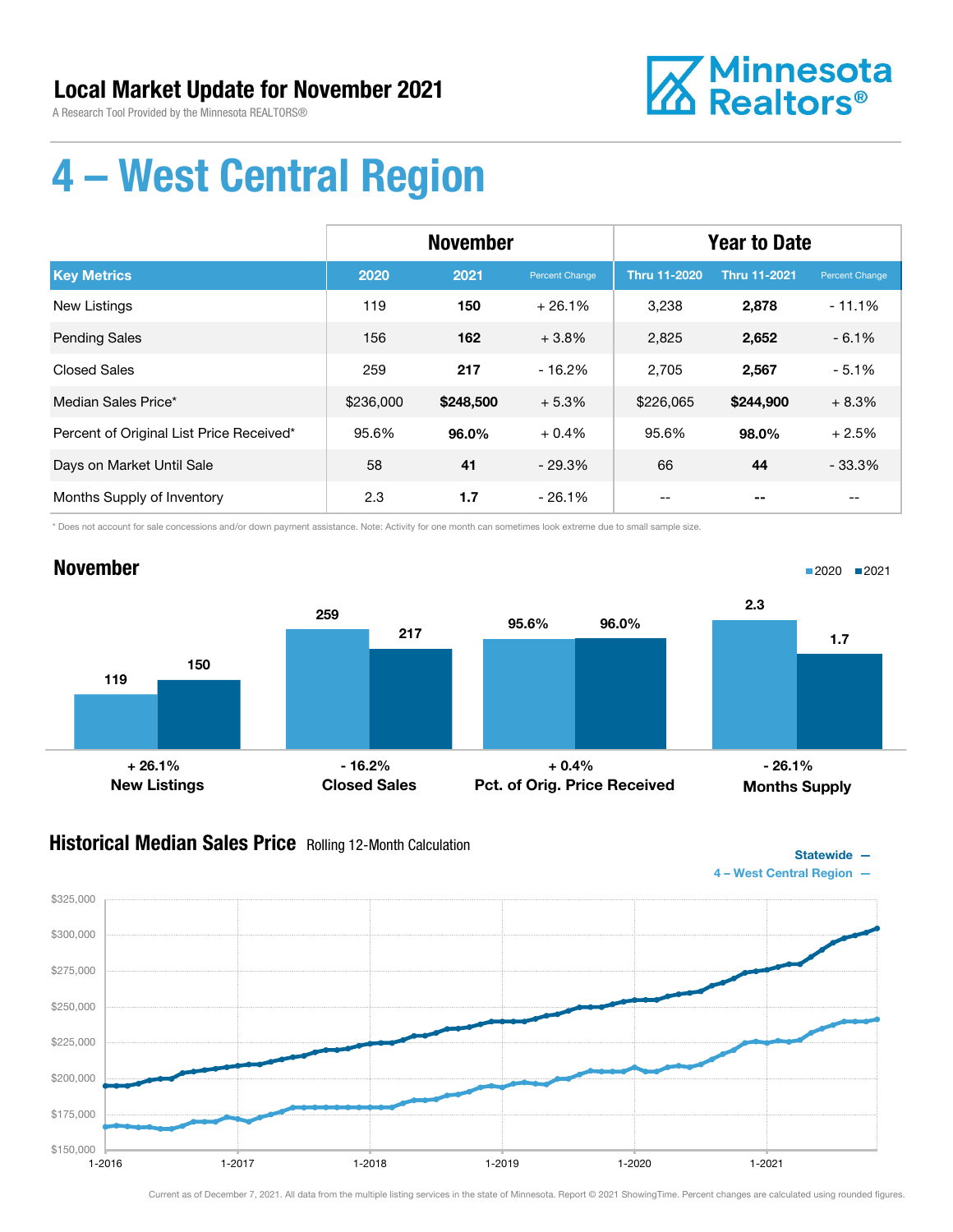November



# 5 – North Central Region

|                                          | <b>November</b> |           |                | <b>Year to Date</b> |                     |                |
|------------------------------------------|-----------------|-----------|----------------|---------------------|---------------------|----------------|
| <b>Key Metrics</b>                       | 2020            | 2021      | Percent Change | <b>Thru 11-2020</b> | <b>Thru 11-2021</b> | Percent Change |
| New Listings                             | 161             | 152       | - 5.6%         | 3,730               | 3,462               | $-7.2%$        |
| <b>Pending Sales</b>                     | 207             | 220       | $+6.3%$        | 3,402               | 3,033               | $-10.8%$       |
| <b>Closed Sales</b>                      | 294             | 304       | $+3.4%$        | 3,251               | 2,975               | $-8.5%$        |
| Median Sales Price*                      | \$240,000       | \$254,950 | $+6.2%$        | \$225,000           | \$250,000           | $+11.1%$       |
| Percent of Original List Price Received* | 96.9%           | 98.4%     | $+1.5%$        | 96.1%               | 99.5%               | $+3.5%$        |
| Days on Market Until Sale                | 57              | 31        | $-45.6%$       | 67                  | 35                  | $-47.8%$       |
| Months Supply of Inventory               | 1.8             | 1.2       | $-33.3\%$      |                     |                     |                |

\* Does not account for sale concessions and/or down payment assistance. Note: Activity for one month can sometimes look extreme due to small sample size.

### 161 294 152 304 New Listings Closed Sales 96.9% 98.4% Pct. of Orig. Price Received 1.8 1.2 Months Supply  $-5.6\%$  - 5.6% - 33.3% + 3.4% + 3.4% + 1.5% - 33.3%

### **Historical Median Sales Price** Rolling 12-Month Calculation



1-2016 1-2017 1-2018 1-2019 1-2020 1-2021

Statewide —

■2020 2021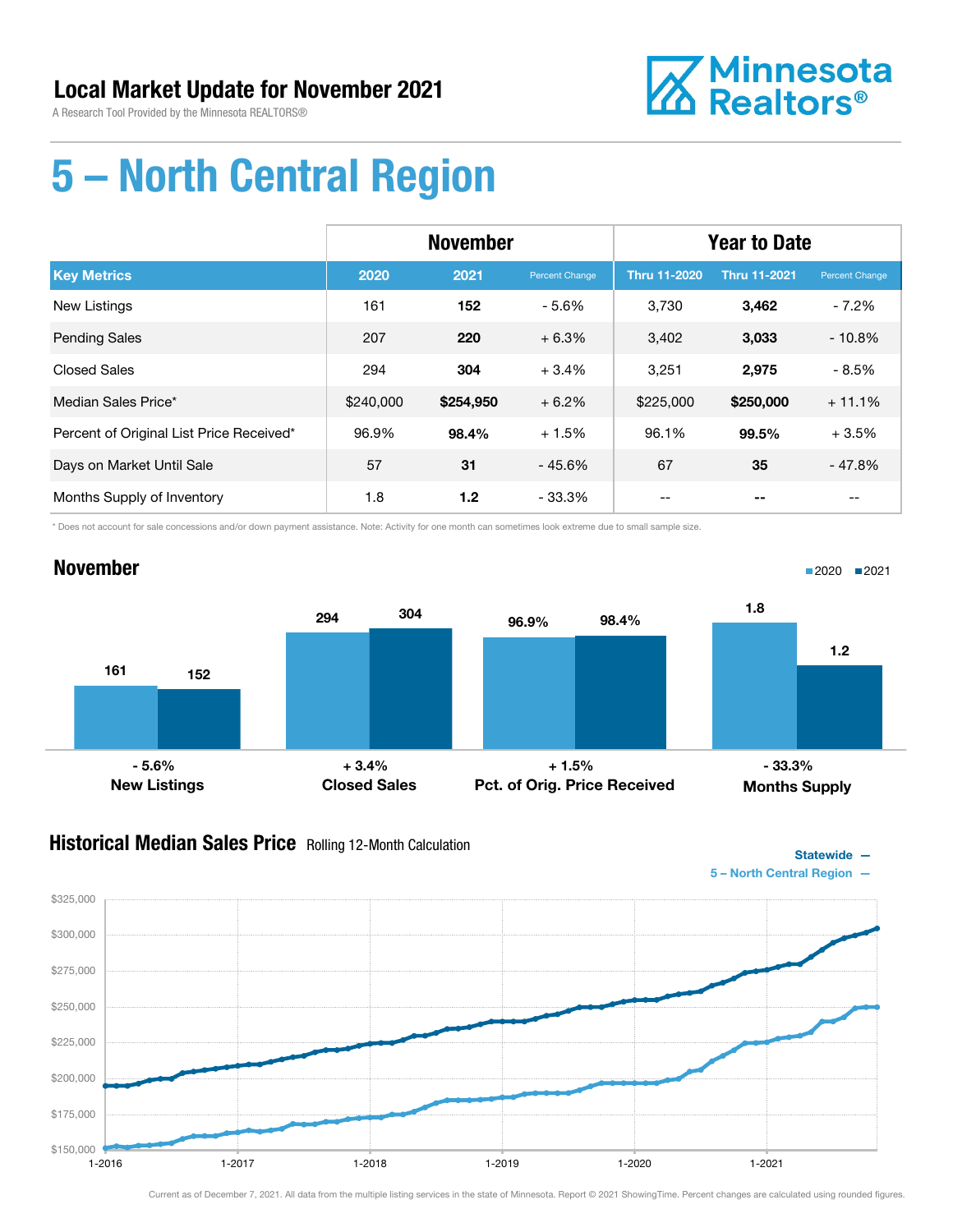

# 6E – Southwest Central Region

|                                          | <b>November</b> |           |                | <b>Year to Date</b> |                     |                       |
|------------------------------------------|-----------------|-----------|----------------|---------------------|---------------------|-----------------------|
| <b>Key Metrics</b>                       | 2020            | 2021      | Percent Change | <b>Thru 11-2020</b> | <b>Thru 11-2021</b> | <b>Percent Change</b> |
| <b>New Listings</b>                      | 81              | 107       | $+32.1%$       | 1,671               | 1,744               | $+4.4%$               |
| <b>Pending Sales</b>                     | 107             | 140       | $+30.8%$       | 1,578               | 1,545               | $-2.1%$               |
| <b>Closed Sales</b>                      | 163             | 129       | $-20.9\%$      | 1,503               | 1.506               | $+0.2%$               |
| Median Sales Price*                      | \$185,000       | \$207,650 | $+12.2%$       | \$183,000           | \$210,000           | $+14.8%$              |
| Percent of Original List Price Received* | 97.5%           | 97.4%     | $-0.1%$        | 96.6%               | 99.5%               | $+3.0%$               |
| Days on Market Until Sale                | 51              | 37        | $-27.5%$       | 61                  | 35                  | $-42.6%$              |
| Months Supply of Inventory               | 1.6             | 1.4       | $-12.5%$       |                     |                     |                       |

\* Does not account for sale concessions and/or down payment assistance. Note: Activity for one month can sometimes look extreme due to small sample size.

### November



### **Historical Median Sales Price** Rolling 12-Month Calculation



■2020 ■2021

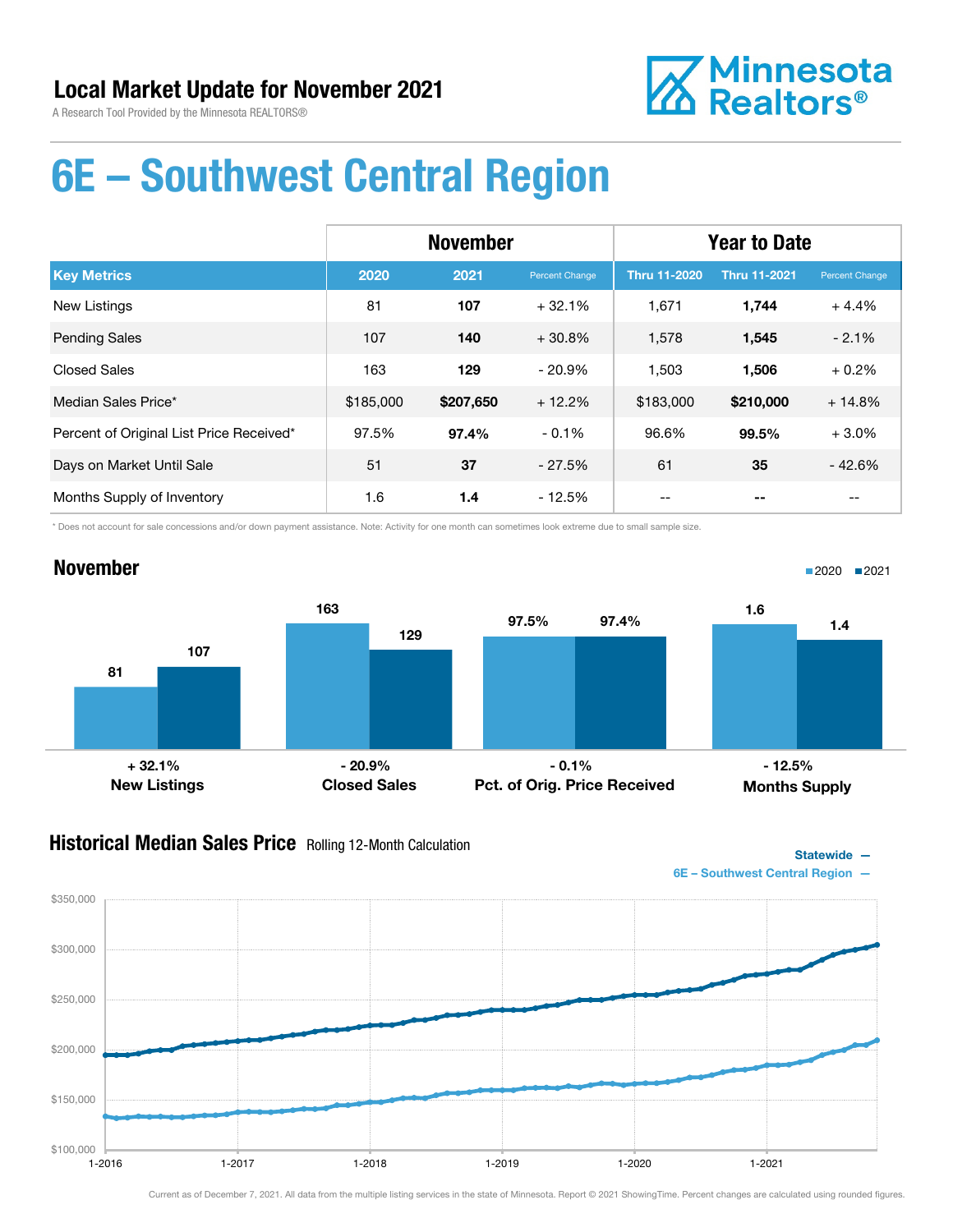

November



## 6W – Upper Minnesota Valley Region

|                                          | <b>November</b> |           |                | <b>Year to Date</b> |                     |                |
|------------------------------------------|-----------------|-----------|----------------|---------------------|---------------------|----------------|
| <b>Key Metrics</b>                       | 2020            | 2021      | Percent Change | <b>Thru 11-2020</b> | <b>Thru 11-2021</b> | Percent Change |
| <b>New Listings</b>                      | 37              | 36        | $-2.7%$        | 478                 | 475                 | $-0.6\%$       |
| <b>Pending Sales</b>                     | 36              | 41        | $+13.9%$       | 381                 | 418                 | $+9.7%$        |
| <b>Closed Sales</b>                      | 30              | 34        | $+13.3%$       | 368                 | 429                 | $+16.6%$       |
| Median Sales Price*                      | \$114,500       | \$147,450 | $+28.8%$       | \$103,000           | \$119,000           | $+15.5%$       |
| Percent of Original List Price Received* | 92.9%           | 94.0%     | $+1.2%$        | 90.3%               | 93.2%               | $+3.2%$        |
| Days on Market Until Sale                | 71              | 53        | $-25.4%$       | 102                 | 77                  | $-24.5%$       |
| Months Supply of Inventory               | 4.8             | 2.9       | - 39.6%        |                     |                     |                |

\* Does not account for sale concessions and/or down payment assistance. Note: Activity for one month can sometimes look extreme due to small sample size.

### 37 30 <sup>36</sup> <sup>34</sup> New Listings Closed Sales 92.9% 94.0% Pct. of Orig. Price Received 4.8 2.9 Months Supply  $-2.7\%$  - 2.7% - 39.6% + 13.3% + 1.2% - 39.6% - 39.6%

### **Historical Median Sales Price** Rolling 12-Month Calculation



1-2016 1-2017 1-2018 1-2019 1-2020 1-2021



Statewide —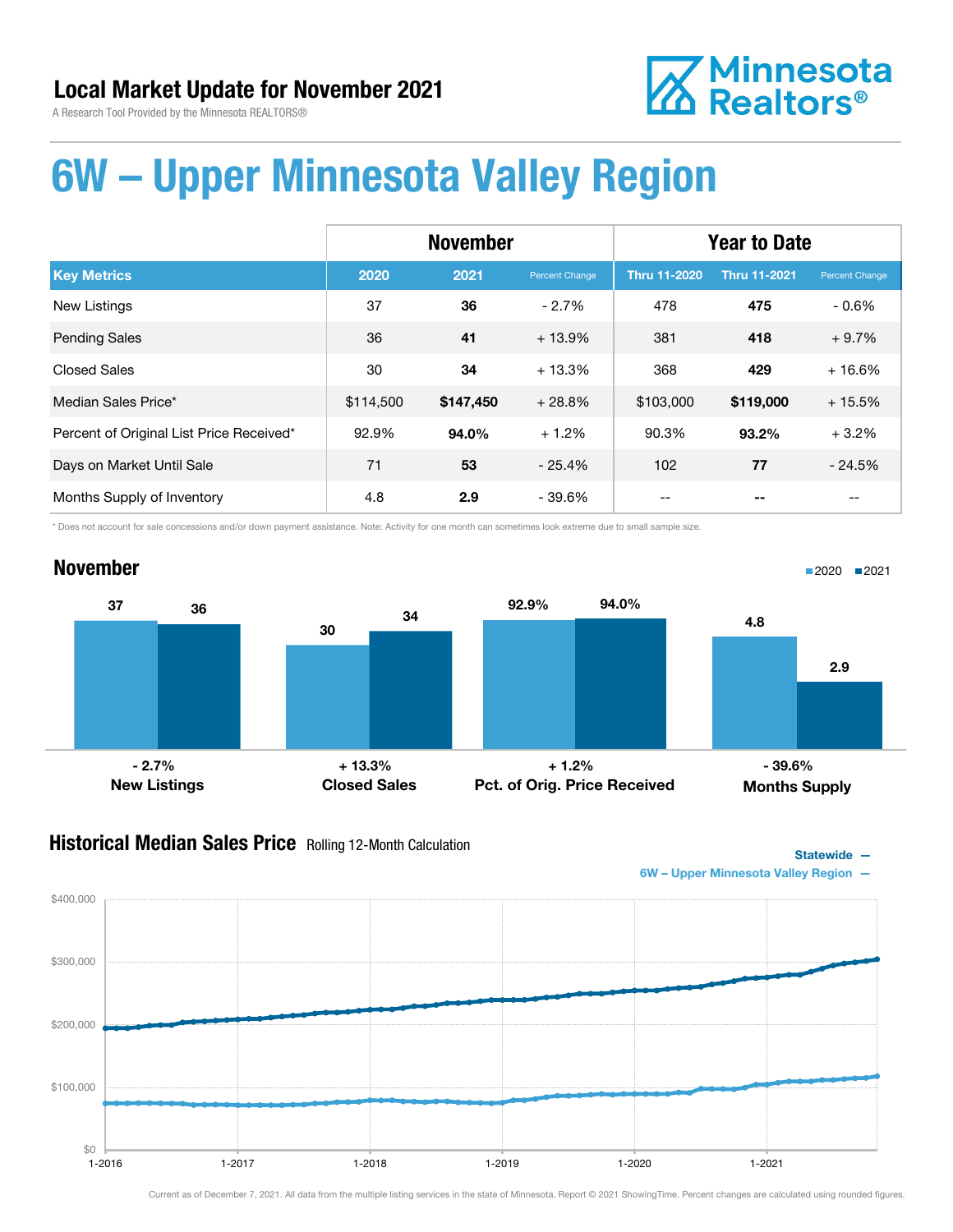

Statewide —

# 7E – East Central Region

|                                          | <b>November</b> |           |                       | <b>Year to Date</b> |                     |                |
|------------------------------------------|-----------------|-----------|-----------------------|---------------------|---------------------|----------------|
| <b>Key Metrics</b>                       | 2020            | 2021      | <b>Percent Change</b> | <b>Thru 11-2020</b> | <b>Thru 11-2021</b> | Percent Change |
| New Listings                             | 171             | 185       | $+8.2%$               | 3,523               | 3,382               | $-4.0%$        |
| <b>Pending Sales</b>                     | 240             | 230       | $-4.2%$               | 3,172               | 3,016               | $-4.9%$        |
| <b>Closed Sales</b>                      | 277             | 277       | $0.0\%$               | 2,989               | 2,940               | $-1.6%$        |
| Median Sales Price*                      | \$260,763       | \$280,000 | $+7.4%$               | \$245,000           | \$280,000           | $+14.3%$       |
| Percent of Original List Price Received* | 99.8%           | 100.2%    | $+0.4%$               | 98.8%               | 101.4%              | $+2.6%$        |
| Days on Market Until Sale                | 42              | 26        | $-38.1%$              | 45                  | 30                  | $-33.3%$       |
| Months Supply of Inventory               | 1.3             | 1.1       | $-15.4%$              |                     |                     | $- -$          |

\* Does not account for sale concessions and/or down payment assistance. Note: Activity for one month can sometimes look extreme due to small sample size.

#### November 171 277 185 277 New Listings Closed Sales 99.8% 100.2% Pct. of Orig. Price Received 1.3 1.1 Months Supply ■2020 2021  $+ 8.2\%$  - 15.4% - 15.4%

### **Historical Median Sales Price** Rolling 12-Month Calculation

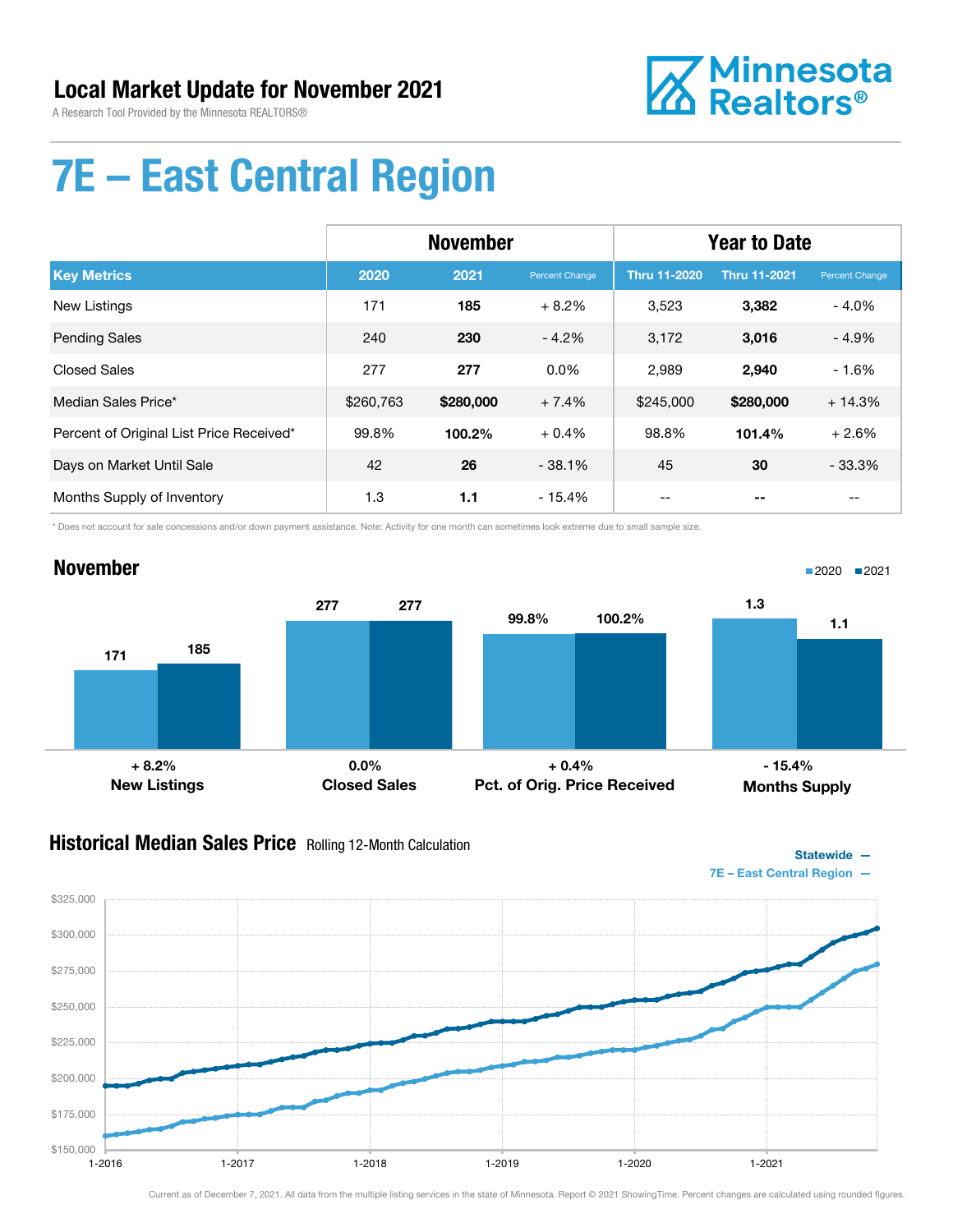### Local Market Update for November 2021

A Research Tool Provided by the Minnesota REALTORS®



# 7W – Central Region

|                                          | <b>November</b> |           |                | <b>Year to Date</b> |                     |                |
|------------------------------------------|-----------------|-----------|----------------|---------------------|---------------------|----------------|
| <b>Key Metrics</b>                       | 2020            | 2021      | Percent Change | <b>Thru 11-2020</b> | <b>Thru 11-2021</b> | Percent Change |
| <b>New Listings</b>                      | 431             | 543       | $+26.0%$       | 9,197               | 9,061               | $-1.5%$        |
| <b>Pending Sales</b>                     | 534             | 539       | $+0.9%$        | 7,857               | 7,673               | $-2.3%$        |
| <b>Closed Sales</b>                      | 700             | 689       | $-1.6%$        | 7,443               | 7,479               | $+0.5%$        |
| Median Sales Price*                      | \$284,900       | \$319,575 | $+12.2%$       | \$264,000           | \$305,000           | $+15.5%$       |
| Percent of Original List Price Received* | 99.5%           | 99.6%     | $+0.1%$        | 98.9%               | 101.6%              | $+2.7%$        |
| Days on Market Until Sale                | 36              | 31        | $-13.9\%$      | 43                  | 29                  | $-32.6%$       |
| Months Supply of Inventory               | 1.4             | 1.2       | $-14.3%$       |                     |                     |                |

\* Does not account for sale concessions and/or down payment assistance. Note: Activity for one month can sometimes look extreme due to small sample size.

## November

431



Pct. of Orig. Price Received

New Listings Closed Sales + 26.0% - 1.6% + 0.1% - 14.3%

### **Historical Median Sales Price** Rolling 12-Month Calculation



Months Supply

■2020 2021

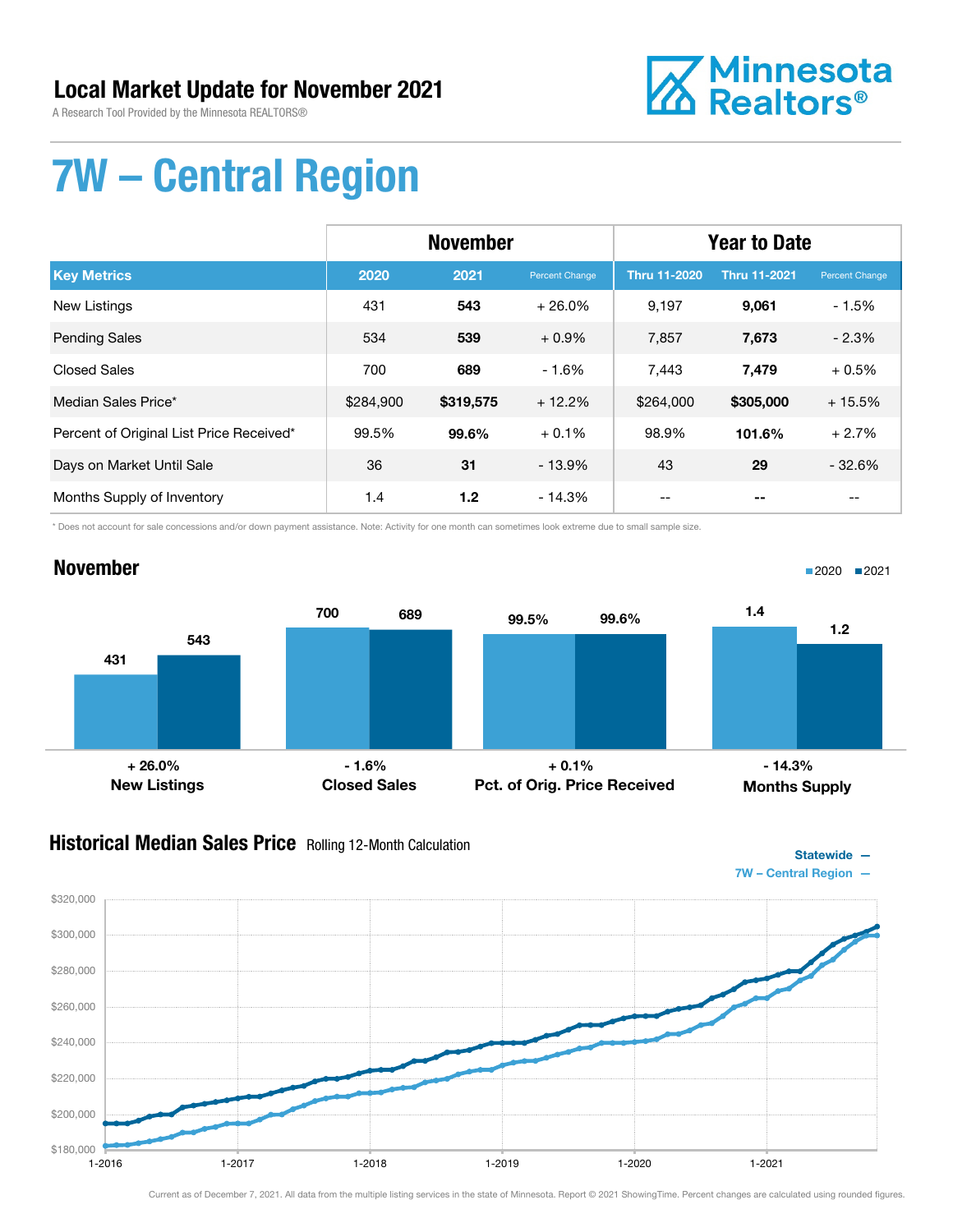

# 8 – Southwest Region

|                                          | <b>November</b> |           |                | <b>Year to Date</b> |                     |                |
|------------------------------------------|-----------------|-----------|----------------|---------------------|---------------------|----------------|
| <b>Key Metrics</b>                       | 2020            | 2021      | Percent Change | <b>Thru 11-2020</b> | <b>Thru 11-2021</b> | Percent Change |
| <b>New Listings</b>                      | 68              | 60        | $-11.8%$       | 1,230               | 1,208               | $-1.8%$        |
| <b>Pending Sales</b>                     | 83              | 87        | $+4.8%$        | 1,096               | 1,156               | $+5.5%$        |
| <b>Closed Sales</b>                      | 103             | 119       | $+15.5%$       | 1.041               | 1,154               | $+10.9%$       |
| Median Sales Price*                      | \$134,500       | \$153,000 | $+13.8%$       | \$128,000           | \$147,500           | $+15.2%$       |
| Percent of Original List Price Received* | 92.6%           | 94.7%     | $+2.3%$        | 92.4%               | 95.2%               | $+3.0%$        |
| Days on Market Until Sale                | 89              | 52        | $-41.6%$       | 84                  | 61                  | $-27.4%$       |
| Months Supply of Inventory               | 3.0             | 1.7       | - 43.3%        |                     |                     |                |

\* Does not account for sale concessions and/or down payment assistance. Note: Activity for one month can sometimes look extreme due to small sample size.



### **Historical Median Sales Price** Rolling 12-Month Calculation



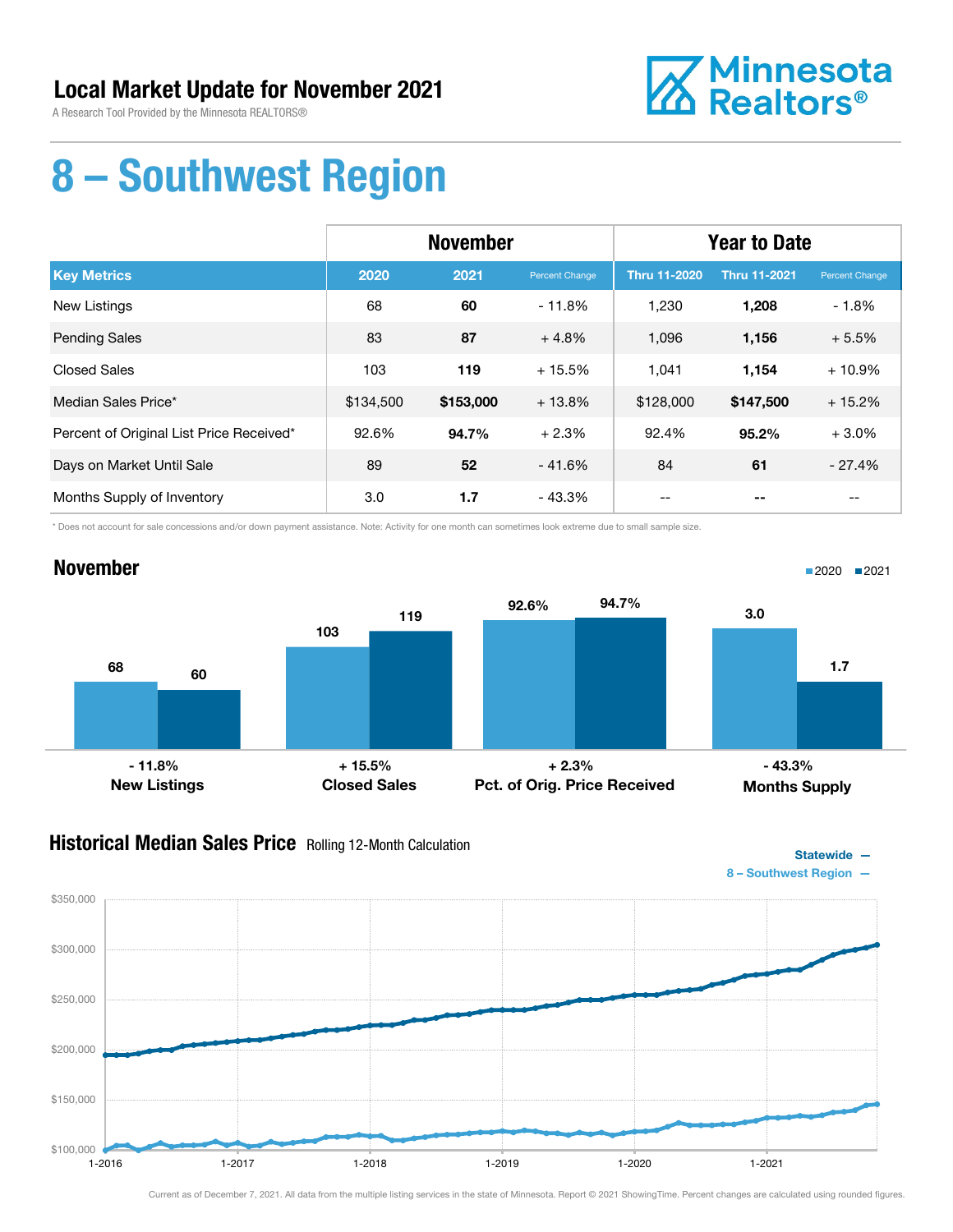

# 9 – South Central Region

|                                          | <b>November</b> |           |                | <b>Year to Date</b> |                     |                |
|------------------------------------------|-----------------|-----------|----------------|---------------------|---------------------|----------------|
| <b>Key Metrics</b>                       | 2020            | 2021      | Percent Change | <b>Thru 11-2020</b> | <b>Thru 11-2021</b> | Percent Change |
| <b>New Listings</b>                      | 196             | 212       | $+8.2%$        | 3.269               | 3,333               | $+2.0%$        |
| <b>Pending Sales</b>                     | 191             | 252       | $+31.9%$       | 3,167               | 3,050               | $-3.7%$        |
| <b>Closed Sales</b>                      | 276             | 245       | $-11.2%$       | 3,073               | 2,950               | $-4.0%$        |
| Median Sales Price*                      | \$200,500       | \$214,900 | $+7.2%$        | \$190,000           | \$215,000           | $+13.2%$       |
| Percent of Original List Price Received* | 96.7%           | 97.3%     | $+0.6%$        | 96.3%               | 99.3%               | $+3.1%$        |
| Days on Market Until Sale                | 69              | 60        | $-13.0\%$      | 92                  | 64                  | $-30.4%$       |
| Months Supply of Inventory               | 1.6             | 1.4       | $-12.5%$       |                     |                     |                |

\* Does not account for sale concessions and/or down payment assistance. Note: Activity for one month can sometimes look extreme due to small sample size.

### November



### **Historical Median Sales Price** Rolling 12-Month Calculation



Statewide —

■2020 2021

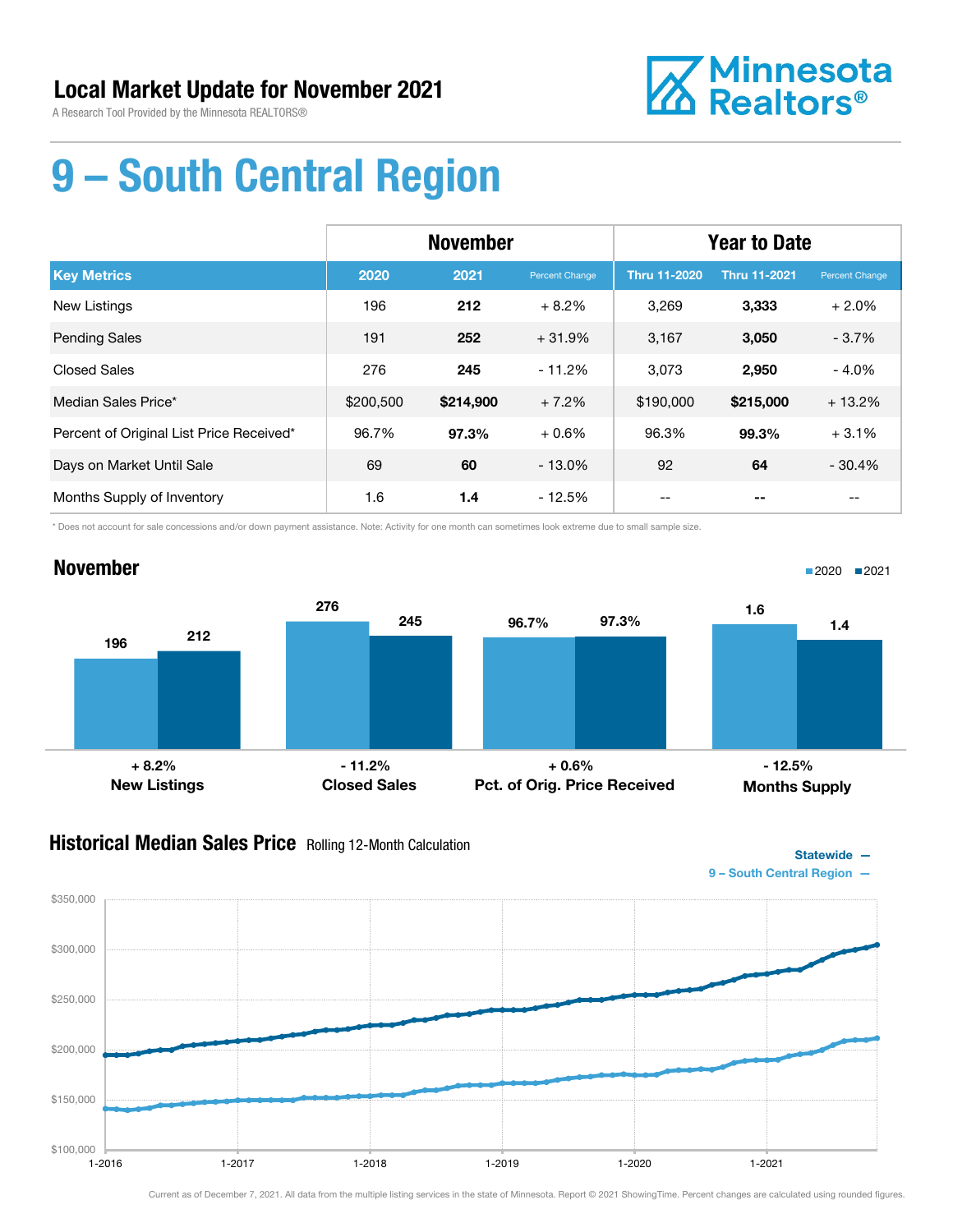

Statewide —

■2020 2021

# 10 – Southeast Region

|                                          | <b>November</b> |           |                | <b>Year to Date</b> |                     |                |
|------------------------------------------|-----------------|-----------|----------------|---------------------|---------------------|----------------|
| <b>Key Metrics</b>                       | 2020            | 2021      | Percent Change | <b>Thru 11-2020</b> | <b>Thru 11-2021</b> | Percent Change |
| New Listings                             | 405             | 452       | $+11.6%$       | 7,583               | 7,644               | $+0.8%$        |
| <b>Pending Sales</b>                     | 501             | 568       | $+13.4%$       | 7,074               | 7,005               | $-1.0%$        |
| <b>Closed Sales</b>                      | 610             | 596       | $-2.3%$        | 6,809               | 6,780               | $-0.4%$        |
| Median Sales Price*                      | \$235,000       | \$240,000 | $+2.1%$        | \$228,000           | \$250,000           | $+9.6%$        |
| Percent of Original List Price Received* | 97.7%           | 98.4%     | $+0.7%$        | 97.8%               | 100.2%              | $+2.5%$        |
| Days on Market Until Sale                | 43              | 32        | $-25.6%$       | 52                  | 31                  | $-40.4%$       |
| Months Supply of Inventory               | 1.4             | 1.2       | $-14.3%$       |                     |                     |                |

\* Does not account for sale concessions and/or down payment assistance. Note: Activity for one month can sometimes look extreme due to small sample size.

### November



### Historical Median Sales Price Rolling 12-Month Calculation